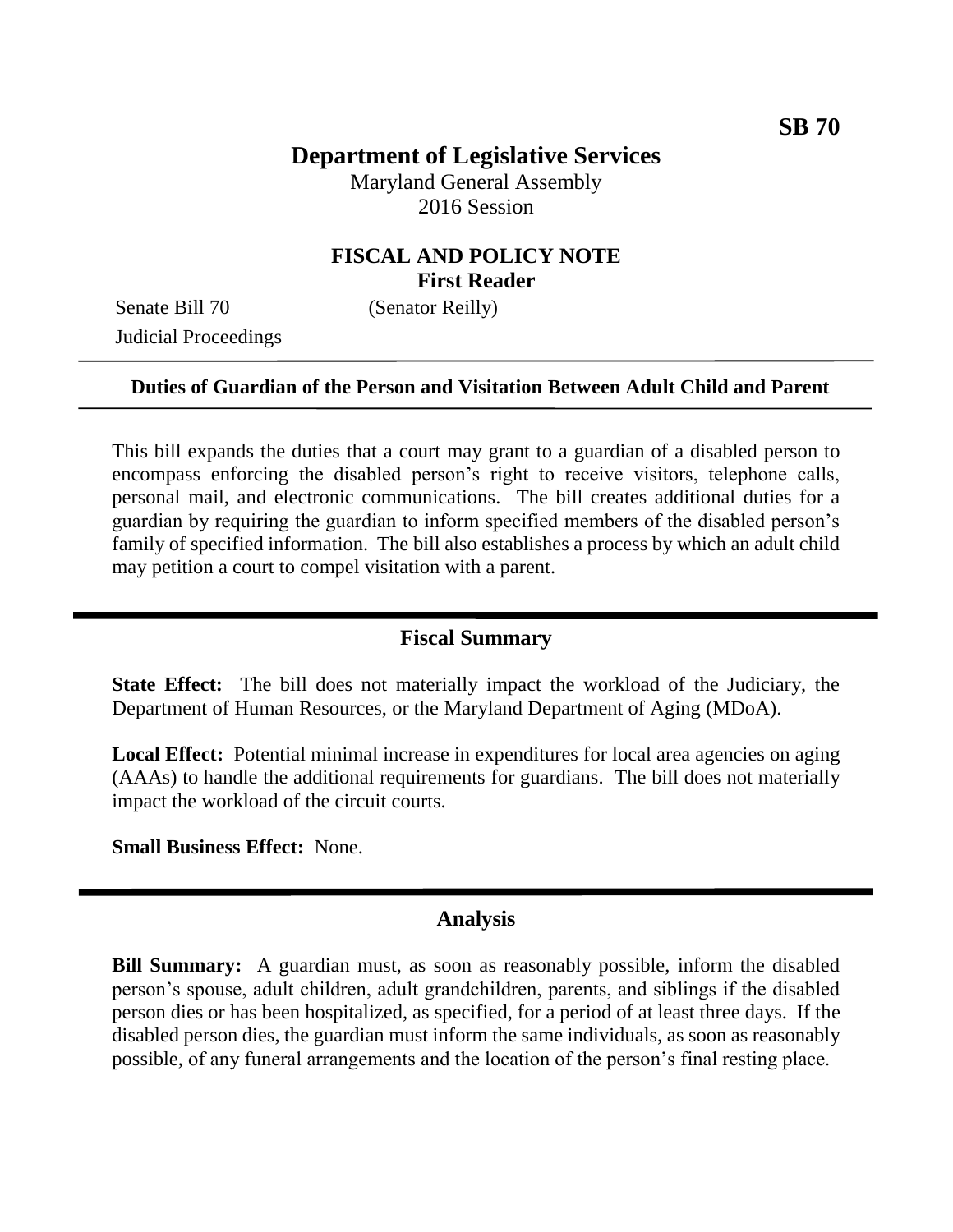An adult child may file a petition to compel visitation with a "proposed visitee." A "proposed visitee" is a parent of an adult child for whom a visitation decision is sought. "Visitation" is defined as any in-person meeting or any telephonic, mail, or electronic communication between a proposed visitee and the proposed visitee's adult child. The petition must be filed in the circuit court for the county in which the proposed visitee is domiciled or temporarily living. To the extent known, the petition must state (1) the condition of the proposed visitee's health; (2) the proposed visitation that is sought; (3) the efforts made to obtain visitation with the proposed visitee; (4) whether there is any deficit in the proposed visitee's mental functions that affects the proposed visitee's ability to respond knowingly and intelligently to questions about the proposed visitation; and (5) the names and addresses of individuals, as specified. The petitioner must personally serve a copy of the petition on the proposed visitee and the proposed visitee's attorney and guardian of the person, if any, and mail a copy of the petition to the proposed visitee's spouse and relatives listed in the petition.

On the filing of a petition, the court must determine whether the proposed visitee has retained or plans to retain an attorney. The court may appoint an attorney for an unrepresented proposed visitee and must appoint an independent investigator to conduct an investigation and report written findings to the court. The investigator must (1) interview relevant parties, as specified; (2) inform the proposed visitee of the petition's contents; (3) determine whether the proposed visitee has the capacity to consent to the requested visitation; and (4) determine whether the proposed visitee desires the proposed visitation. At least five days before the hearing on the petition, the investigator must file a written report of the findings with the court and mail a copy of the report to relevant individuals, as specified. The investigator's report is confidential and must only be made available to the parties and other specified individuals. If an independent investigator has performed an investigation within the preceding 12 months and furnished a report to the court, the court may order, on good cause shown, that another investigation is not necessary or that a more limited investigation may be performed.

The court must provide notice of the hearing to specified individuals. In ruling on the petition, the court must determine whether the proposed visitee has sufficient capacity to make a knowing and intelligent visitation decision. The court must grant reasonable visitation if the court determines that the proposed visitee has sufficient capacity to make a knowing and intelligent visitation decision and expresses a desire for visitation. If the court determines that the proposed visitee lacks such capacity, the court must determine whether the proposed visitee would want visitation with the petitioner. In making this determination, the court must consider (1) the history of the relationship between the proposed visitee and the petitioner; (2) any statements made by the proposed visitee expressing a desire to have visitation with the petitioner; (3) any power of attorney or other document that expresses an opinion on visitation with the petitioner; and (4) the report prepared by the independent investigator. If the court determines that the proposed visitee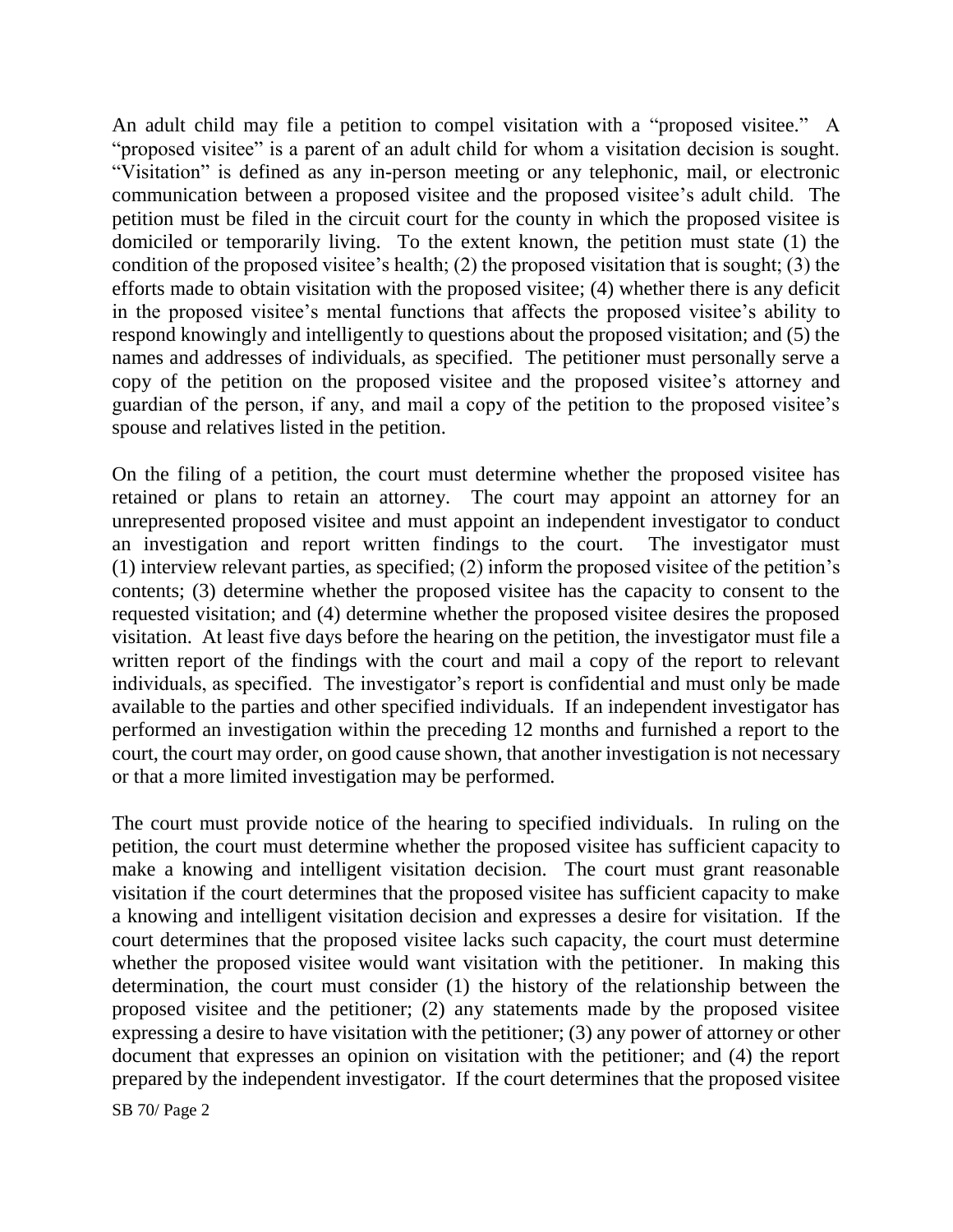would want visitation and that visitation is in the best interests of the proposed visitee, the court must grant reasonable visitation. The court may not grant visitation if it determines that the proposed visitee has sufficient capacity to make a knowing and intelligent visitation decision and expresses that he or she does not desire visitation. Any determination by the court regarding capacity under the bill's provisions is not admissible as evidence in any other legal proceeding.

The court must order each petitioner to pay the reasonable fees and expenses of the independent investigator and any appointed attorney. On request of a petitioner, the court may order another individual to pay the reasonable costs and expenses on a finding that (1) the individual had custody or control of a proposed visitee and denied an adult child access to the proposed visitee for the purpose of visitation in bad faith or without substantial justification and (2) the individual is given notice of a reasonable opportunity to respond to the request. The court has continuing jurisdiction to vacate or modify an order issued pursuant to the bill's provisions.

**Current Law:** The court may (1) superintend and direct the care of a disabled person; (2) appoint a guardian of the person; and (3) pass orders and decrees respecting the person as seems proper. On petition and after any required notice or hearing, a guardian of the person of a disabled person is appointed if the court determines from clear and convincing evidence that (1) the person lacks sufficient understanding or capacity to make or communicate responsible decisions concerning his or her person, including provisions for health care, food, clothing, or shelter, because of any mental disability, disease, habitual drunkenness, or drug addiction and (2) no less restrictive form of intervention is available which is consistent with the person's welfare and safety. Statutory provisions set forth procedures for granting guardianship, including authorizing the director of a local department of social services, the Secretary of Aging, or the director of the area agency on aging to be appointed as guardian if there are no other suitable alternatives.

A court may grant to a guardian only those powers necessary to provide for the demonstrated need of the disabled person. Subject to this limitation, the court order may include specified rights, duties, and powers. For example, the court may delegate to the guardian the duty to provide for the disabled person's care, comfort, and maintenance (including social, recreational, and friendship requirements) and the duty to take reasonable care of the personal effects of the disabled person.

There are no provisions in State law addressing the right of an adult child to visit a parent or of an adult child to compel visitation from a parent.

**Local Expenditures:** MDoA advises that local AAAs served as guardians of the person for more than 900 individuals in fiscal 2015. The bill establishes additional responsibilities for guardians, which may impact the workload of AAAs. The extent of any additional

SB 70/ Page 3